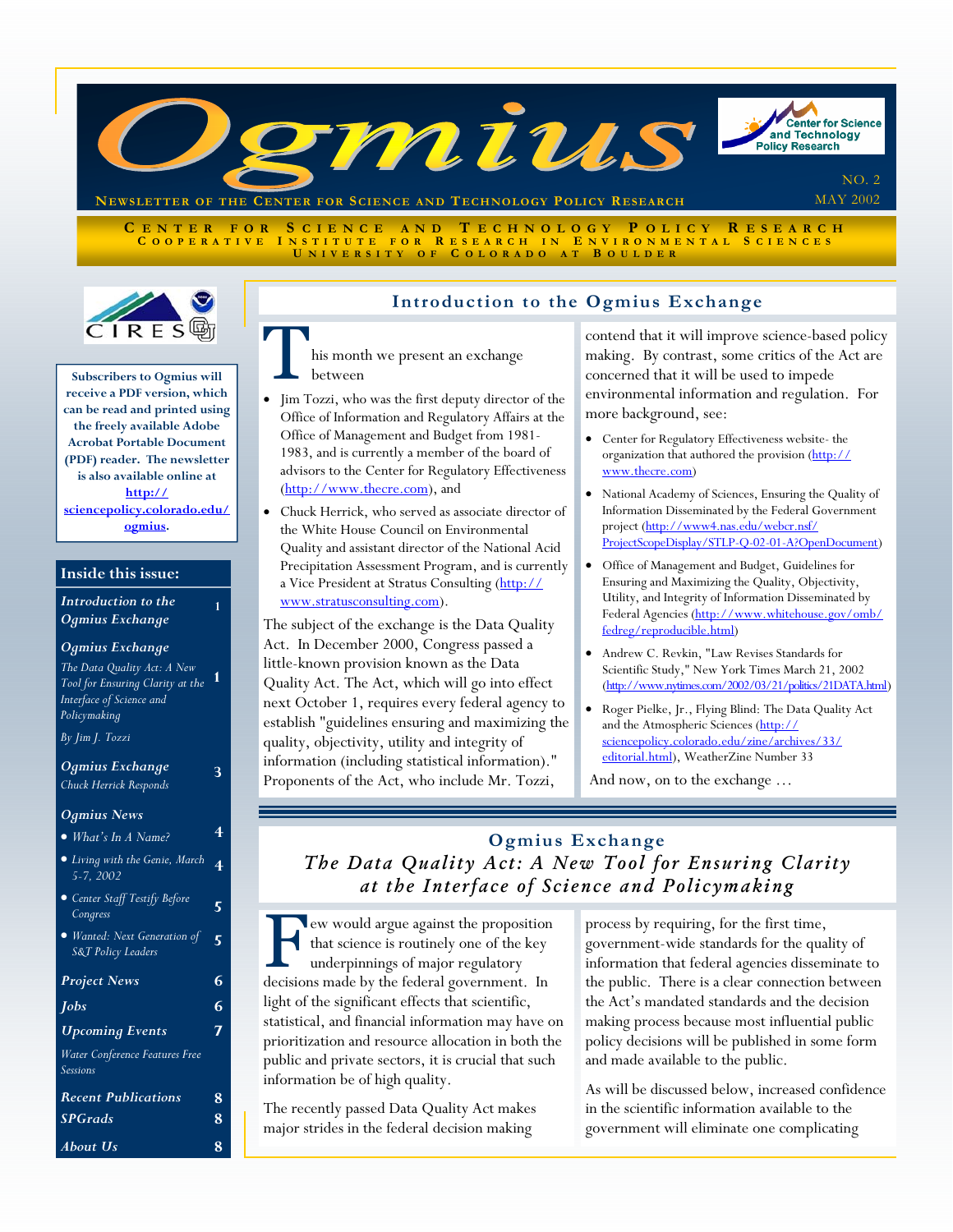### **Ogmius Exchange Continued**

factor in the difficult policy decisions which federal officials confront on a regular basis. Additional benefits in terms of transparency and public accountability can be expected as well.

#### *The Data Quality Act and Its Implementation*

The Data Quality Act was passed as part of the FY 2001 Consolidated Appropriations Act (Pub. L. No. 106-554, codified at 44 U.S.C. § 3516, note.) The Act requires OMB to develop government-wide standards for data quality in the form of guidelines. Individual agencies must then promulgate their own conforming guidelines based upon OMB's model, taking into account each agency's unique programs and information products. The agencies' conforming Data Quality guidelines are to be issued in final form by September 30, 2002, and must include an administrative mechanism through which the interested public may petition for the correction of information which is inaccurate, misleading, or otherwise not in accordance with the guidelines.

Implementation of the Data Quality Act has generally progressed on schedule, largely because OMB has exercised strong leadership. OMB issued proposed Data Quality guidelines in June 2001, received and evaluated public comments thereon, and issued final guidelines on January 3, 2002 (see 67 Fed. Reg. 369). OMB has directed agencies to issue their proposed Data Quality guidelines and to request public comment thereon by May 1st; to submit draft final guidelines to OMB for approval by July 1st; and to promulgate final guidelines by the statutory deadline.

CRE believes that it is very important that interested parties express their views to the agencies during the public comment period in order to effect a workable, fair, and efficient implementation of the Data Quality Act. How this process is structured may have a significant impact on how scientific information is utilized in the regulatory decision making process. Particularly, attention must be paid to ensuring that the provisions for information quality do not slow down the government's releases of information without justification.

#### *Use of Scientific Information in Regulatory Decision Making Under the Data Quality Act*

Passage of the Data Quality Act should not be viewed as implying that prior to the Act all government information was lacking in quality. However, the quality of information sources across agencies, or across programs within an agency, may not have been uniform. Thus, the goal of the Data Quality Act was to bring an important measure of consistency to the quality of government information by codifying the requirements that data used and disseminated by the federal government (both scientific data and other types of information) be objective, unbiased, transparent, and reproducible. Benefits of the legislation will

flow to regulators, the scientists, the regulated community, and the public.

Through OMB's issuance of Data Quality guidelines applicable to all federal agencies, scientists can now know with some certainty the quality standards against which the information they generate will be judged, thereby allowing them to develop internal systems for achieving those standards. In this sense, the guidelines will ultimately reduce administrative burdens on the scientific community, particularly for "influential data" that will be subject to peer review or other forms of heightened scrutiny.

OMB has also stated that third party petitions or other information submissions to federal agencies must meet the standards of the Data Quality Act, if the agency is expected to rely upon or take action pursuant to such information. This requirement will apply to all types of advocacy groups, both from industry and environmentalists, thereby creating a level playing field. Thus, the guidelines will ultimately increase regulatory decision makers' confidence in the validity and reliability of the totality of information upon which they are basing their decisions. In addition, the Data Quality Act will instill confidence among the regulated community and other interested stakeholders that agency rules and pronouncements have a rational basis in science, thereby lessening the frequency of administrative and legal challenges.

Finally, and perhaps most significantly, the Data Quality Act marks the first major legislation dealing with federal rulemaking in the past half century that is truly populist in nature. The Act permits the average citizen to participate more easily in the regulatory process by providing a clear avenue for the correction of information that does not meet the standards established pursuant to the Data Quality Act. Broad public involvement further serves to ensure that regulatory decisions based upon scientific and other types of information are sound. The Act also promotes transparency and public accountability.

In light of the importance of the Data Quality Act and its broad applicability to government information beyond regulations, the Center for Regulatory Effectiveness is working with libraries and educational groups to acquaint them with the opportunities afforded under this landmark statute. CRE is also soliciting scholarly research on the Data Quality topic and reporting the same on its website. The Center invites interested parties to visit the CRE website [\(http://www.TheCRE.com\)](http://www.TheCRE.com) for further information on the Data Quality Act and the Center's efforts in this important area.

> Jim J. Tozzi The Center for Regulatory Effectiveness (CRE) [Secretary1@mbsdc.com](mailto:Secretary1@mbsdc.com)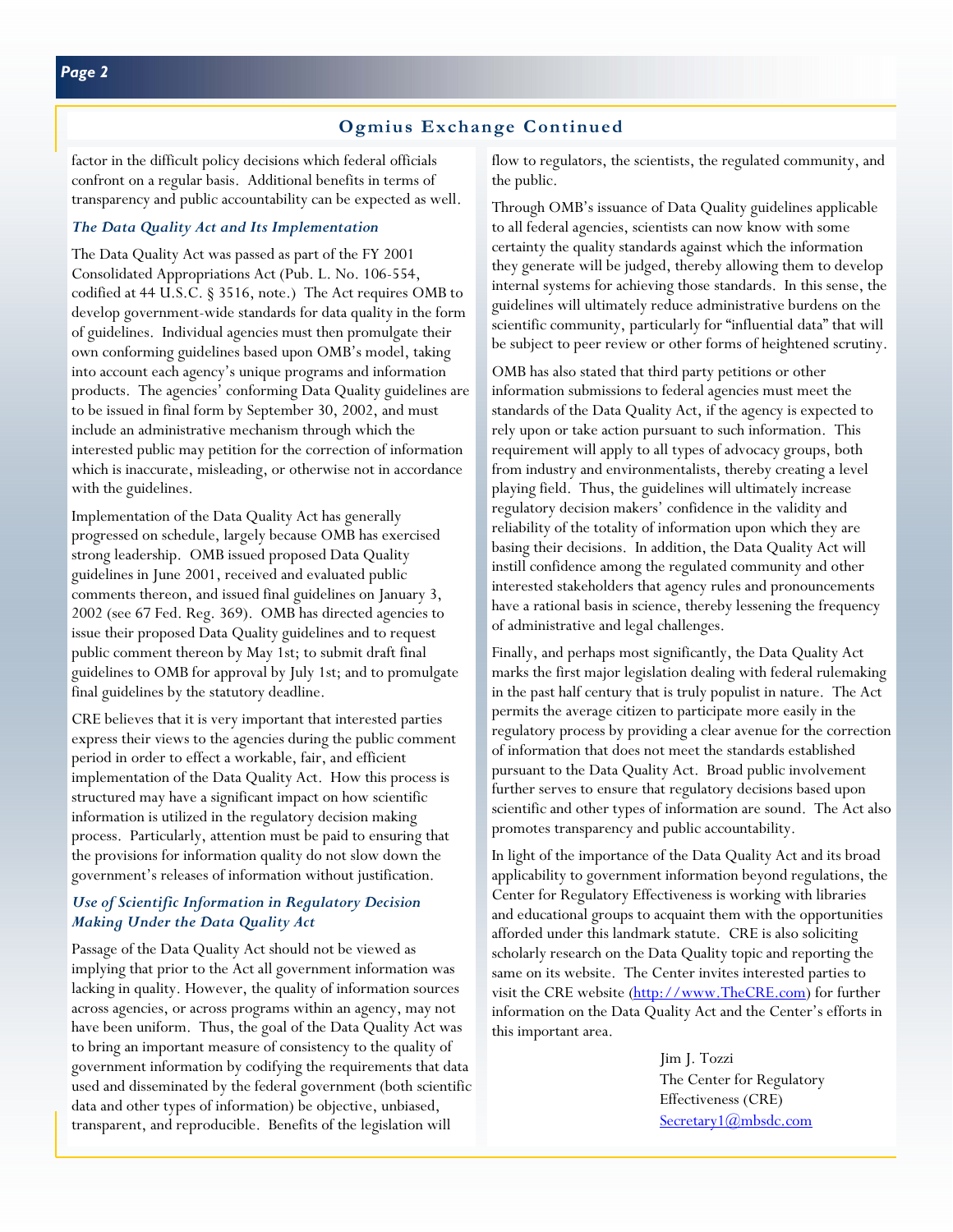### **Ogmius Exchange**  *Chuck Herrick Responds:*

J im Tozzi argues that the Data Quality Act (DQA) will<br>result in increased public confidence in the scientific<br>information used in the regulatory decision making result in increased public confidence in the scientific information used in the regulatory decision making process. As Mr. Tozzi sees it, the "goal of the Data Quality Act [is] to bring...consistency to the quality of government information by codifying requirements that data used and disseminated by the Federal government...be objective." He asserts that this will "instill confidence among the regulated community and other interested stakeholders that agency rules..have a rational basis in science, thereby lessening the frequency of administrative and legal challenges." I cannot share Tozzi's optimism.

It strikes me that the rationale for DQA rests upon a fundamental misunderstanding concerning the nature of scientific assessment in a policy context. Scientific assessments in a policy context frequently address complex phenomena such as global warming, HIV/AIDS intervention programs for specific ethnic populations, or mixed-use management of resources in National Forests. These issue areas cannot be adequately characterized by means of one or two variables or metrics of concern. Rather they involve the integration of dozens of different data sets, numerous and varied models, and findings from perhaps hundreds of separate studies. The credibility of a policy decision simply does not hinge upon the "objectivity" of discrete units of information. Rather, policy and regulatory regimes are typically based upon a wide variety of informational inputs, some of which are more robust than others. To judge quality, it is essential to step back and consider the entire mosaic, and perhaps misleading to zero-in on a few individual tiles.

The integration of scientific information to support a particular policy or regulatory regime is a challenging proposition, involving both science and judgment. In such a context, it is probably unwise to pre-stipulate absolute measures of acceptable data quality. Rather, the value of a particular data set is determined by its "fitness for use" in a particular situation. It therefore makes far more sense to speak of the suitability of data than its objectivity.

Mr. Tozzi's organization, the Center for Regulatory Effectiveness (CRE), recently petitioned the United States Global Climate Change Research Program (GCRP) and the Office of Science and Technology Policy to withdraw the first National Assessment on Global Climate Change "because it violates the objectivity...requirements of the Data Quality Act..." (The CRE petition letter can be viewed at http://www.thecre.com/quality/20020211\_climate-letter.html) Among other things, CRE asserts that the report was "published without...development of the underlying science." I find this claim astonishing. Published by Cambridge University Press,

the U.S. National Assessment is a model-based review of alternative future scenarios designed to identify potential vulnerabilities and adaptation strategies. It is meant to enlighten readers regarding how changes in different climate variables may impact future conditions at the regional scale. Its value is heuristic, not prescriptive. In my view, the whole point of exercises such as the National Assessment is to help us consider the co-development of science and policy.

Science is inherently evolutionary, it advances because researchers publish and critique one another's work. Publication is our most important mode of communication and interaction, and it is only through publication and dissemination of findings and alternative scenarios that meaningful research dialog can occur. Withdrawal of the National Assessment would retard both research and policy deliberation, assuring only an ignorant status quo.

Like scientific research, policy formulation is not a rote, menudriven activity. Policy formulation is an evolutionary and experimental enterprise. Strictly speaking, it is impossible to predict with certitude how a given community will react to a particular policy intervention. As Emery Roe points out, the policy formulation process is characterized by uncertainty, complexity, and incompleteness. Issues are uncertain when causal processes are unclear or not easily understood. Issues are complex when they are more numerous, varied, or interrelated than previously understood. Issues are incomplete when interrupted, postponed or left otherwise unfulfilled in some important aspect. This lack of epistemic grounding could result in paralysis, but it tends not to. Policy makers muddle through, usually by appealing to theories and operating within administrative frameworks that can accommodate complexity, uncertainty, and incompleteness. This is especially true in the areas such as public health, economic development, and environmental policy where decision makers frequently utilize adaptive policy instruments (such as the petition process) to enable us to learn from experience. The inchoate nature of the policy arena makes the very notion of a priori standards for data objectivity highly problematic. For both science and policy formulation, the best way to root out errors and assure vigorous improvement is through wide-spread publication and dissemination of data and information. The more eyeballs that review the material, the richer the debate, and the more likely we are to end up with rational, effective, and equitable public policies.

If administered in an aggressive, inflexible manner, the Data Quality Act has potential to chill and stultify public debate and enlightened policy development. On the other hand, if OMB is flexible, recognizes the applicability of existing data quality systems, respects the idiosyncratic nature of information use in a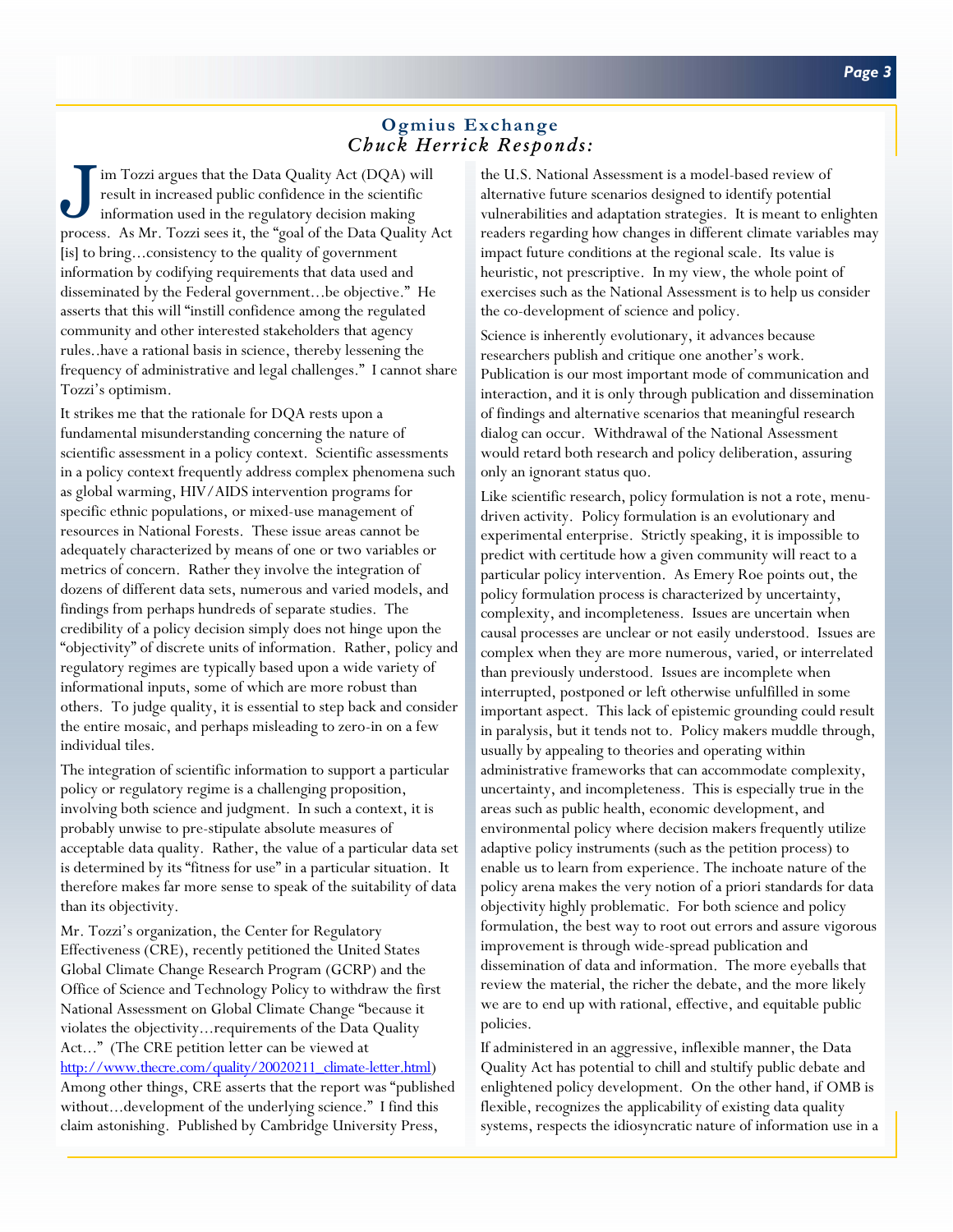### **Ogmius Exchange - Chuck Herrick Responds: Continued**

policy context, and treats the DQA as guidelines – and not as a codification of immutable rules – then the Act could have positive consequences. In particular, I am optimistic that the DQA emphasis on error correction will help make agencies less bureaucratic, more open and transparent, and more responsive to citizen input.

> Chuck Herrick Stratus Consulting CHerrick(*a*)stratusconsulting.com

## **Ogmius News**  *What's In A Name?*

The name of this newsletter, "Ogmius", and our description of Ogmius as the "Gallic god of eloquence," have provoked some discussion. We are grateful to Peter E. Knox, Chair of the University of Colorado Department of Classics, for providing the following information:

"According to a standard work of reference, Der Neue Pauly Enzyklopädie der Antike, Ogmios is attested once by Lucian, the "accomplished belletrist and wit" of the Second Sophistic (born ca. 120 CE). In a passage in the "Herakles", a preface to an unspecified disquisition written late in life, Lucian describes a painting that he saw in southern Gaul, depicting a very old man, balding, wrinkled, and sunburned, looking like a denizen of the Underworld, but wearing an outfit - lion skin, club, and bow that looks like Herakles'. He is pictured pulling along a crowd of people whose ears are attached to a thread of gold and amber, the end of which is attached to his tongue. Lucian says that a

bystander, who happened to be a Gaul, told him that the painting represented "logos" or "speech" and that since the speech of old men is especially characterized by wisdom, "logos" is depicted as an old man. There is no other reference to, or representation of, Ogmios from antiquity. Did Lucian make him up? Some think so: Lucian was a satirist, not a reporter or ethnographer. Apparently others think that he may really have seen such a picture, but doubt the "explanation" offered by Lucian's unidentified interlocutor. And it does happen to be the case that Lucian himself was an old man when he wrote this."

Perhaps it is somewhat of a stretch to describe Ogmius as the "Gallic god of eloquence" as some sources have done. Nevertheless, we find the image of an old man pulling along a crowd of people whose ears are attached to his tongue by a thread of gold and amber a colorful description of what we hope to accomplish through Ogmius the newsletter.

# **Ogmius News**  *Living with the Genie, March 5-7, 2002*

S even members of the Center for Science and Technology<br>
Policy Research's SPGrads group (http://<br>
<u>sciencepolicy.colorado.edu/sp\_grads/index.html</u>) attended Policy Research's SPGrads group (http:// Columbia University's "Living with the Genie" conference March  $5 - 7$ , 2002. Here are the impressions of two of the students:

As the development of science and technology rapidly continues, it's hard to ignore the question of whether this progress could get out of control. Images of cloned Frankensteins and nuclear Holocausts aside, there is talk among leaders of the scientific, political, and academic communities that the progression of science and technology should be more thoughtful and deliberate, and so more beneficial to society.

This process of trying to manage science and technology was the focus of the "Living with the Genie" conference last March at Columbia University in New York. Eleven University of Colorado students and faculty members, coming from fields as diverse as public policy, journalism, and atmospheric science,

attended the conference. In addition to the conference's innovative design, which imitated real conversation by substituting traditional conference lectures with impromptu panel discussions and small group meetings, the conference's focus on science and technology policy was unique. "As far as content goes, I found the meeting very stimulating," said Tara Fortin, a graduate student in chemistry at the University of Colorado, Boulder. "It really got me thinking about personal and institutional responsibility and the sheer complexity of trying to direct the 'genie' that is science and technology."

This "genie" of science and technology is threaded throughout modern society, and so, conference participants said, is something society should learn how to live with and to manage. Proposals for accomplishing that goal varied from establishing legal control for the funding and development of science, to developing technology that is advanced enough to govern itself. Many of the discussions during the three-day conference focused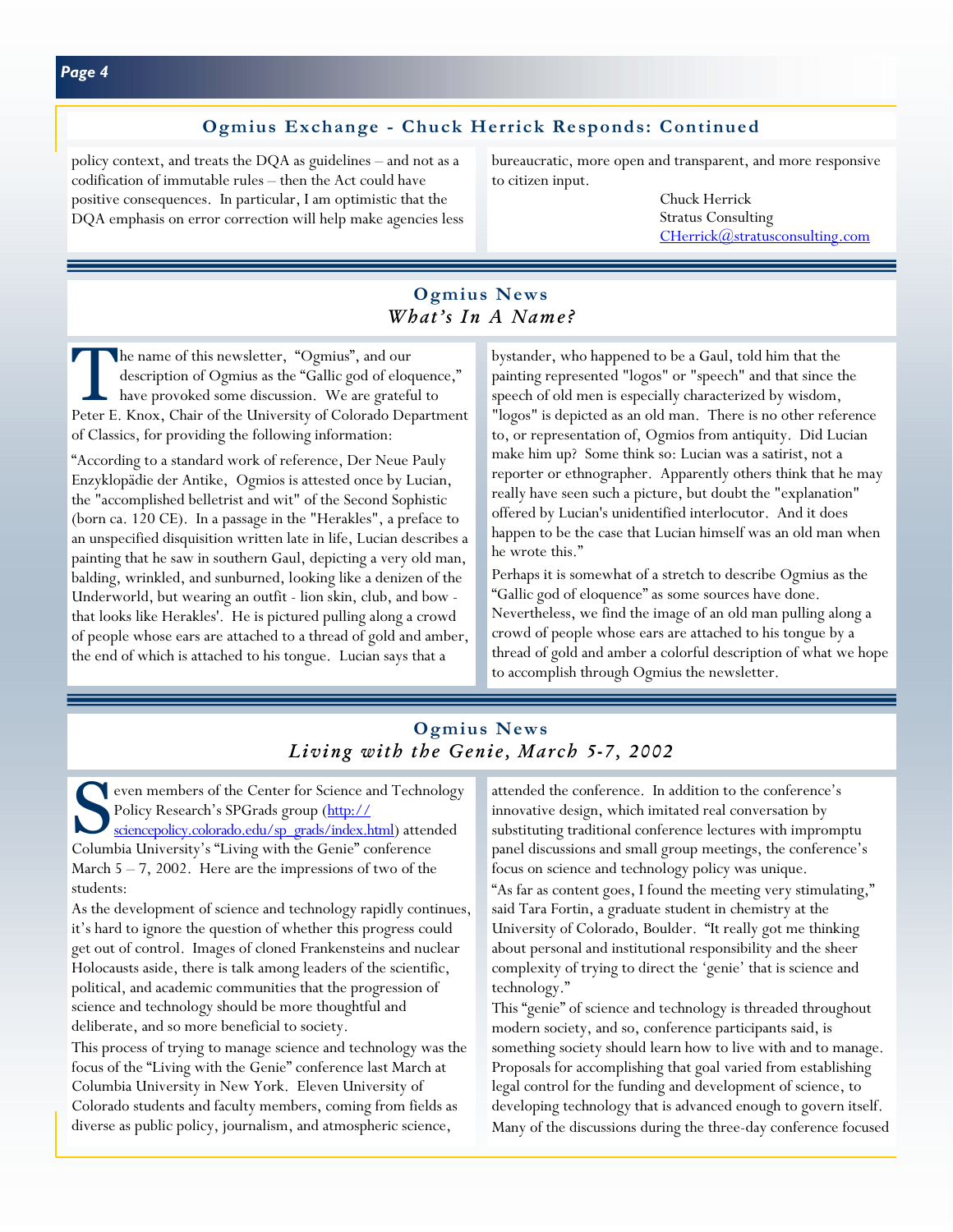### **Ogmius News Continued**

on whether there is a problem with science and technology. Panels and working groups covered issues such as the history of science and technology, the best goals for science and technology, and the optimal way to govern scientific and technological progress in the modern world.

Although participants did not reach concrete conclusions, they considered several key ideas. First, science and technology progress is already restrained, typically by funding organizations; second, the development of science and technology is faster and more complex than it has been in the past; and third, this development often evades issues of human values and ethics.

"Yes, I want TV. Yes, I want a helicopter. But beyond that, I want tranquility," said Thomas Odhiambo, the founder of the African Academy of Sciences and of the Forum for Science-led Development in Africa, during a panel discussion. "We should be looking at what really makes us human. And what really

makes us human is spirit, and we have forgotten that… It is the spirit that I'd like to bring back to science and technology." Performances of musicians and other artists throughout the conference symbolized this creative human spirit behind scientific and technological discovery.

By the end of "Living with the Genie," most participants had a sense that the conference was only a starting point for redirecting science and technology innovation so it is more beneficial to society. The discussion the conference initiated will continue in the future, and is intended to spark a movement toward developing better guidelines for managing the relationships between science, policy, and technology. For more information, go to http://www.livingwiththegenie.org.

> Kate Daniels and Susan Bacon [danielsk@ice.colorado.edu](mailto:danielsk@ice.colorado.edu) [snbaco@yahoo.com](mailto:snbaco@yahoo.com)

# **Ogmius News**  *Center Staff Testify Before Congress*

**C** enter staff members were busy this spring sharing their views on science and technology policy matters with members of Congress: views on science and technology policy matters with members of Congress:

On March 13, 2002, Center Director Roger Pielke Jr. testified before the United States Senate Committee on Environment and Public Works. The subject of his testimony was the economic and environmental risks associated with increasing greenhouse gas emissions. For more information and to download a copy of Roger's remarks, see

http://sciencepolicy.colorado.edu/pielke/rp\_senate/13\_2002/index.html. On April 17, 2002, Visiting Scholar Rad Byerly testified before the United States House Science Committee. The subject of Rad's testimony was "New Directions for Climate Research and Technology Initiatives." For more information and to download a copy of Rad's remarks, see

[http://sciencepolicy.colorado.edu/homepages/rbyerly/house\\_tes](http://sciencepolicy.colorado.edu/homepages/rbyerly/house_testimony_apr_2002/index.html) timony apr 2002/index.html.

# **Ogmius News**  *Wanted: Next Generation of S&T Policy Leaders*

The Center for Science, Policy, & Outcomes (CSPO) announces the "Research Symposium with the Next Generation of Leaders in Science and Technology Policy," to be held in Washington, DC on November 22 and 23, 2002. This conference is a joint project of the American Association for the Advancement of Science (AAAS), the Edward J. Bloustein School of Planning and Public Policy at Rutgers University, and CSPO.

In supporting the newest leaders in science and technology policy, the program committee is accepting proposals for papers from scholars and practitioners who have received their terminal degree no earlier than 1995, as well as those who have completed all degree requirements with the exception of a thesis (ABD or equivalent). Two papers will be chosen to represent

eight themes in science and technology policy, as described in the proposal request. Authors whose proposals are accepted will receive travel funding to attend the workshop and will be given an honorarium of \$750 upon presentation of a completed paper, which will be published in a multi-authored volume from the Symposium.

The Symposium is supported by the National Science Foundation under Grant No. SES-0135170. Any opinions, findings, and conclusions or recommendations expressed in this material are those of the authors and do not necessarily reflect the views of the National Science Foundation. For more information about the Symposium please visit its web site, [http://www.cspo.org/nextgen/index.html.](http://www.cspo.org/nextgen/index.html)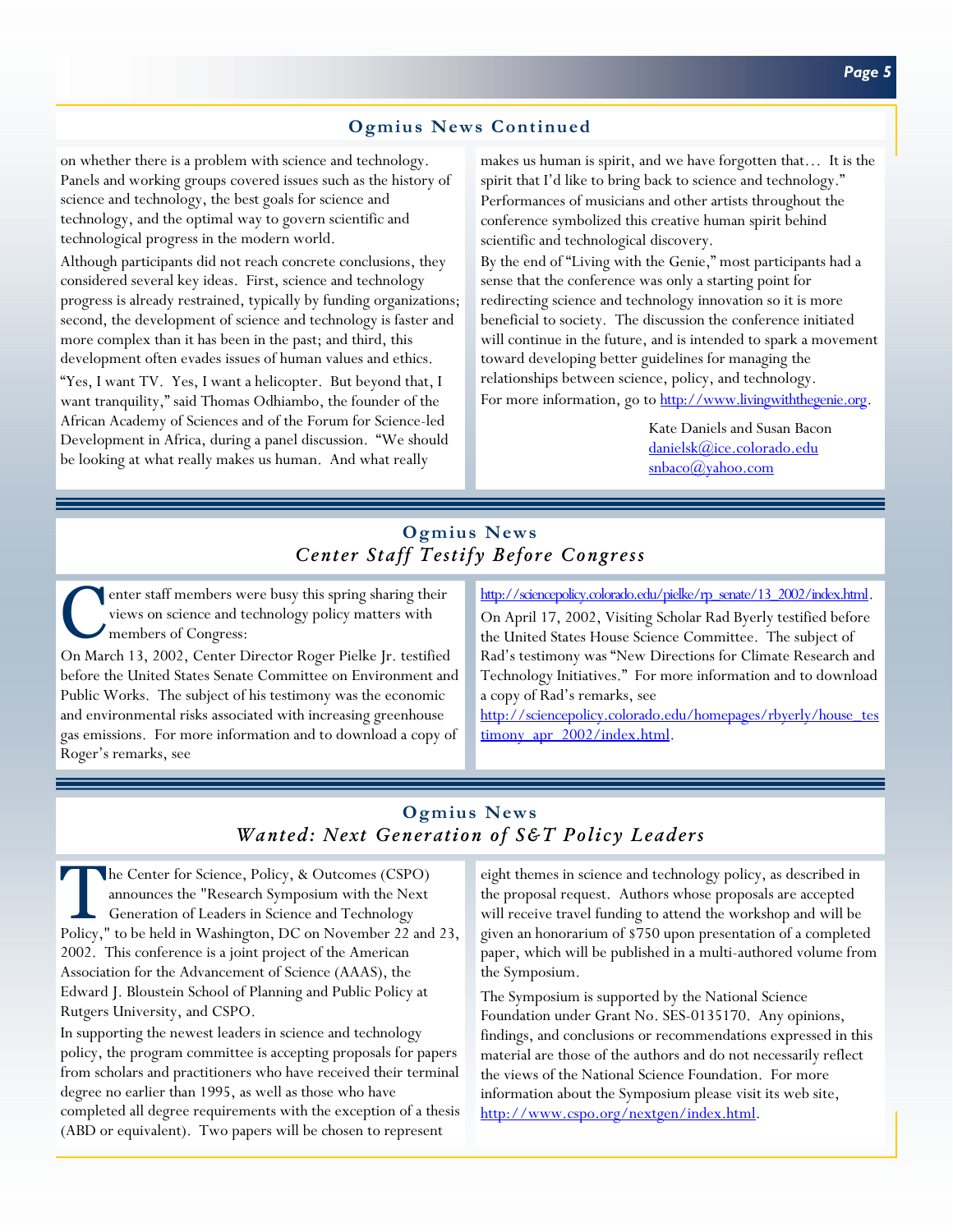## **Project News**

### **Global Climate Change and Society [\(http://sciencepolicy.colorado.edu/gccs/\)](http://sciencepolicy.colorado.edu/gccs/)**

The second year of the Global Climate Change and Society program begins June 17. Out of 130 applications, thirteen students were offered admission. All thirteen have accepted--the thirteenth student bringing his own funding from Queens University in Ontario. This year's students are a diverse lot--their majors include geology, philosophy, women's studies, physics, biology, environmental policy, meteorology, and English.

Over an eight-week period these students will explore the nature of scientific knowledge--its epistemological character, and its social and philosophic implications--and the contribution that social scientific and humanistic perspectives play in public policy debates through an examination of the issues surrounding the computer modeling of global climate change.

GCCS is a summer research program for undergraduates sponsored by the National Science Foundation  $(\frac{http://www.nsf.gov/}{)$ .

### **Western Water Assessment [\(http://sciencepolicy.colorado.edu/wwa/\)](http://sciencepolicy.colorado.edu/wwa/)**

primary goal of the Western Water Assessment project is to understand societal sensitivity to climate extremes. We are interested in the combined impacts of climate variability and regional growth on water resources. Most of the WWA research effort on this topic has been devoted to the development and application of an integrated assessment model to assess the potential for water shortages in cities and agriculture, and also the potential for insufficient water for environmental needs.

The 2002 drought provides us with an opportunity to observe the actual impacts of drought on regional water resources. A suite of activities are planned, including an assessment of the environmental impacts of the drought and of the effectiveness of water restrictions and water conservation programs in various towns and cities, and a case study that uses the drought to learn more about water transfers. These activities will provide important data to validate future modeling activities.

# **Jobs**  *Professional Research Assistant in Hydro-Climatology*

The Cooperative Institute for Research in Environmental<br>
Sciences (CIRES) at the University of Colorado at<br>
Boulder has an immediate opening for a Professional<br>
Bosearch Assistant at the CIRES Center for Science and Sciences (CIRES) at the University of Colorado at Research Assistant at the CIRES Center for Science and Technology Policy Research. This position will support research in developing experimental techniques to predict streamflow.

#### **Duties**

The qualified individual will assist in:

- Statistical downscaling of numerical weather prediction output to local scales
- Configuring and running a suite of hydrologic models in river basins throughout the contiguous USA
- Evaluation/validation of experimental forecasts
- Discussion of experimental forecast products with reservoir managers
- Preparing scientific publications and presentations.

#### **Requirements**

- Excellent computational skills (Fortran in a UNIX environment; knowledge of Java is a plus).
- Experience with both statistical methods and modeling

approaches in surface-water hydrology.

- Experience with mapping and graphical packages (e.g., GrADS, IDL, ArcInfo).
- Good oral and written communication skills.
- BS or MS in meteorology, hydrology, computer science, or a related discipline.

For further information about this position, please contact Dr. Martyn Clark (e-mail[: clark@vorticity.Colorado.EDU\).](mailto:clark@vorticity.Colorado.EDU)

The position will be filled as a Professional Research Assistant at the University of Colorado, and will be eligible for employee benefits, including 22 days of vacation per year. The review of applications will start immediately and continue until the position is filled.

To apply, mail or fax (303.492.1149), or email [Jobs@cires.colorado.edu](mailto:Jobs@cires.colorado.edu) resume, salary history and a list of three references to:

CIRES Human Resources Job Code PL-1 216 UCB Boulder, CO 80309-0216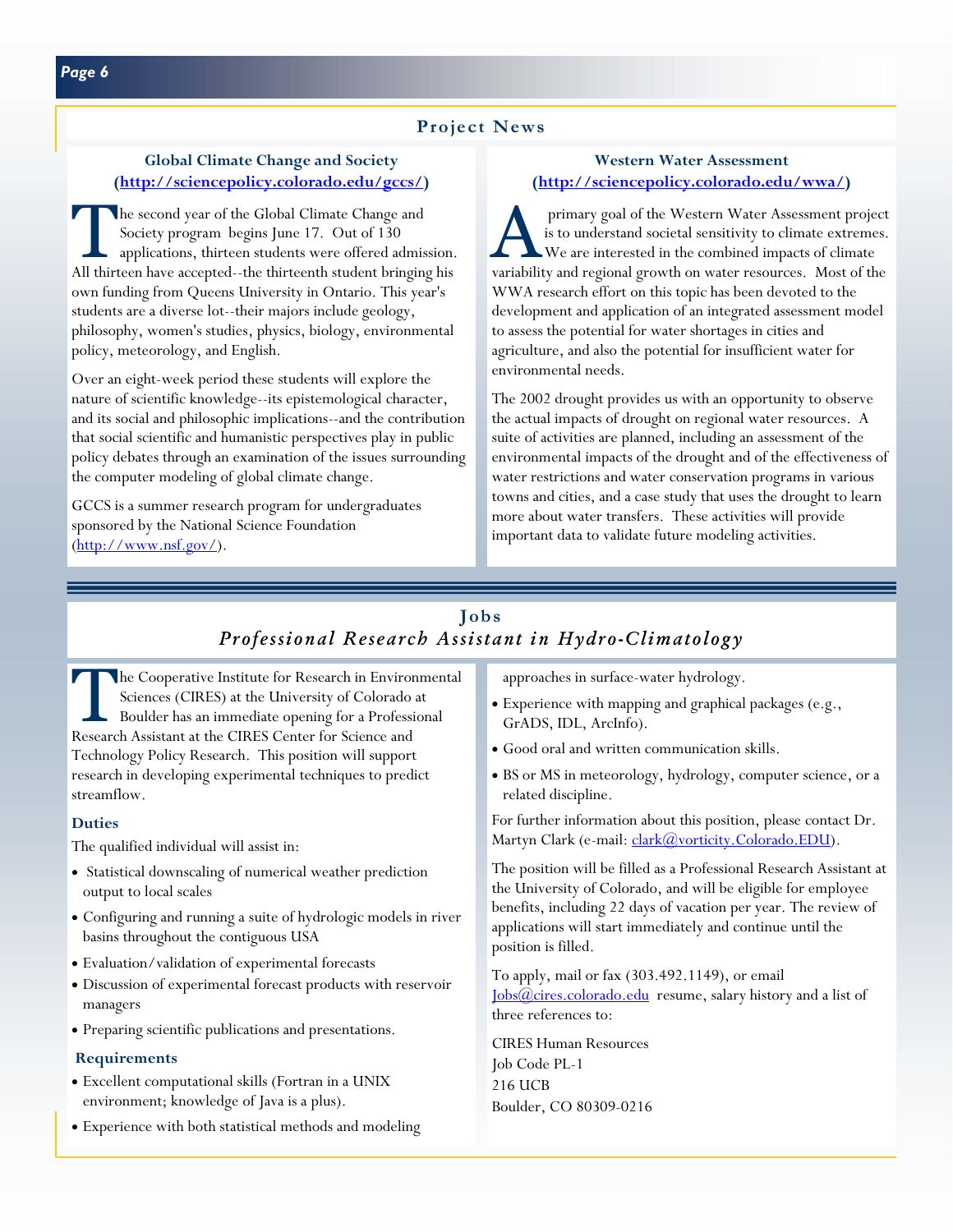## **Jobs**  *The Christine Mirzayan Science and Technology Policy Internship Program of The National Academies, Washington, D.C.*

This Internship Program of the National Academies consisting of the National Academy of Sciences, National Academy of Engineering, Institute of Medicine, and National Research Council—is designed to engage graduate and postdoctoral students in science and technology policy and to familiarize them with the interactions among science, technology, and government. As a result, students—in the fields of science, engineering, medicine, veterinary medicine, business, and law—develop essential skills different from those attained in academia, which will help them make the transition from being a graduate student to a professional.

#### **A new fall 2002 program session has been added**—

expanding the program beyond its current summer and winter sessions. The fall 2002 program will take place from September 9 until November 27, 2002.

To apply, candidates should submit an application and request their mentor fill out a reference form. Both are available at [http://national-academies.org/internship.](http://national-academies.org/internship) **The deadline for the September Program is June 1, and for the January Program is November 1.** Additional details about the program and how to join our mailing list are also available on the Web site. Questions should be directed to:  $internship@nas.edu.$ 

Here is what four former interns said about the program:

"This is an important career building opportunity for people

interested in the scientific community outside academia. Even if you plan to pursue a traditional academic track, seeing science from a policy perspective is very enlightening. There is something valuable in this experience for first year grad students to recent PhD's. Come with an open mind and expect to learn more than you bargained for."

"The National Academies Internship has been one of the most valuable life experiences I have had thus far. The scope of the influence of the Academies in helping shape science, medical and engineering related policy is amazing to witness. Through this internship, I have learned more about my work as a social scientist than I imagined, and I have a better sense of how my research can relate to public policy."

"The Internship program provides an exceptional opportunity for scientists to explore various facets of scholarly research and policymaking. As an intern, you will work with an eclectic mix of highly educated, diverse intellectuals who help advance the future of science. You will leave not only armed with important and influential contacts but also with invaluable skills and experiences."

"This program will open your mind to a world rarely envisioned from the confines of laboratory bench work. I learned an immeasurable amount about the policy and politics behind science and after the internship opens your mind, it opens career doors."

# **Upcoming Events**  *Water Conference Features Free Sessions*

The Natural Resources Law Center at the University of Colorado (Boulder) hosts its 23rd annual conference, "Allocating and Managing Water for a Sustainable Future: Lessons from Around the World" on June 11-14. Tuesday, June 11 sessions are free and open to the public, including an opening plenary panel and the evening's keynote address. **There is no charge to attend the Tuesday Events, but pre-registration is appreciated**.

Patricia Wouters, director of the International Water Law Research Institute at the University of Dundee, Scotland, leads a panel discussion beginning at 8:30 a.m., "Global Water Issues: Reconciling Values and Realities in the Developed and Developing World," followed by concurrent sessions of contributed papers from international scholars and experts. Focus areas are: transboundary and transbasin management;

market mechanisms and modeling; management strategies, from local institutions to national plans; and balancing water for people and the environment. Luncheon speaker David Hayes (Latham & Watkins, Washington, DC) will speak on "Federal-State Decisionmaking on Water." The evening keynote address by Peter Gleick of the Pacific Institute for Studies in Development, Environment and Security (Oakland, CA) sets the stage for the remainder of the conference: "Overview of Global Water Issues and Challenges."

#### For a complete agenda, please click on

<http://www.colorado.edu/Law/NRLC/2002Conference.html> . To register for the free sessions and/or the full conference, contact <u>ipatton(a)spot.colorado.edu</u> or phone 303.492.1288. Note that the early registration deadline (of May 10) has been extended until the end of the month.